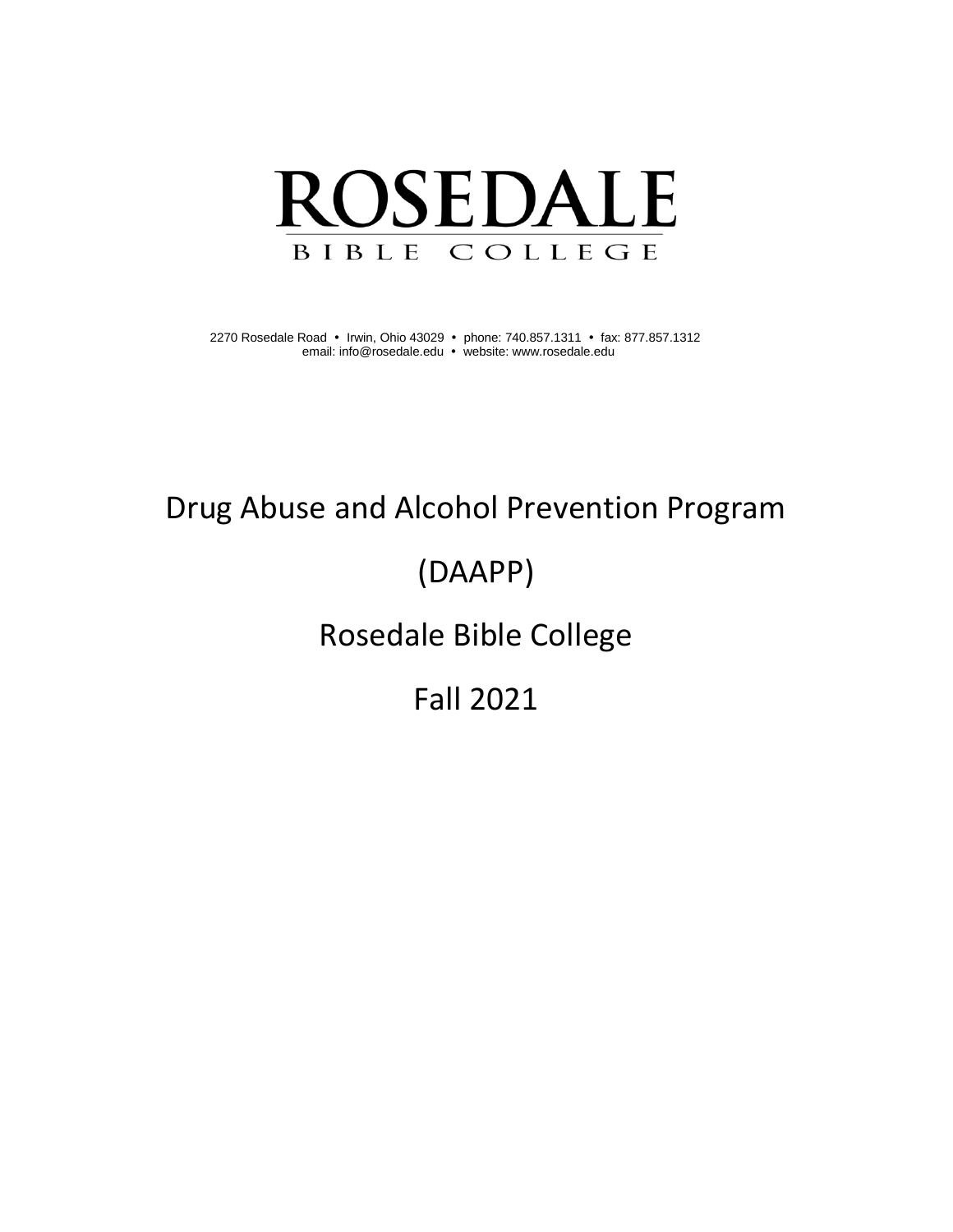# **Drug Free Schools and Communities Act**

The college is committed to maintaining a drug and alcohol free campus. Given this objective, the college prohibits the unlawful manufacture, distribution, dispensation, possession or use of illegal drugs and alcohol on its property or as part of any of its activities. This prohibition is reflected in policies 1670 and 1680 for employees and students. Any student, faculty or staff member found to be in violation of these policies will be subject to disciplinary action, up to and including suspension/expulsion (students) or immediate termination (faculty / staff) by the college. Furthermore, certain legal sanctions may be imposed (i.e., imprisonment, fines, and assigned community service) by federal, state and local authorities.

*Students should be aware that the college will notify parents of students who are under 21 years of age who have been found responsible for an alcohol or controlled substance violation.*

**Please note that current links and information related to this document appear at the following website:**

*[https://rosedale.edu/financial-aid/?et\\_open\\_accordion=et\\_pb\\_accordion\\_item\\_5](https://rosedale.edu/financial-aid/?et_open_accordion=et_pb_accordion_item_5)*

## **ANNUAL NOTIFICATION**

An annual notification will be sent to all students and employees. The notification will include:

- Standards of conduct that clearly prohibit, at a minimum, the unlawful possession, use, or distribution of illicit drugs and alcohol by students and employees;
- A description of appropriate legal sanctions for violation of local, state, or federal laws for the unlawful possession or distribution of illicit drugs and alcohol;
- A description of the health risks associated with the abuse of illicit drugs or alcohol use. A list of drug and alcohol programs (counseling, treatment, rehabilitation, and reentry) that are available to employees or students;
- A clear statement that Rosedale Bible College will impose disciplinary sanctions on students and employees for violations of the standards of conduct and a description of those sanctions, up to and including expulsion or termination of employment and referral for prosecution.

## **STANDARDS OF CONDUCT**

## *Students*

Rosedale Bible College is an evangelical junior Bible college in the Anabaptist/Mennonite tradition that equips students to grow spiritually and academically and to serve effectively in the church and society. The college has designed its curriculum and supporting programs around goals in four basic arenas: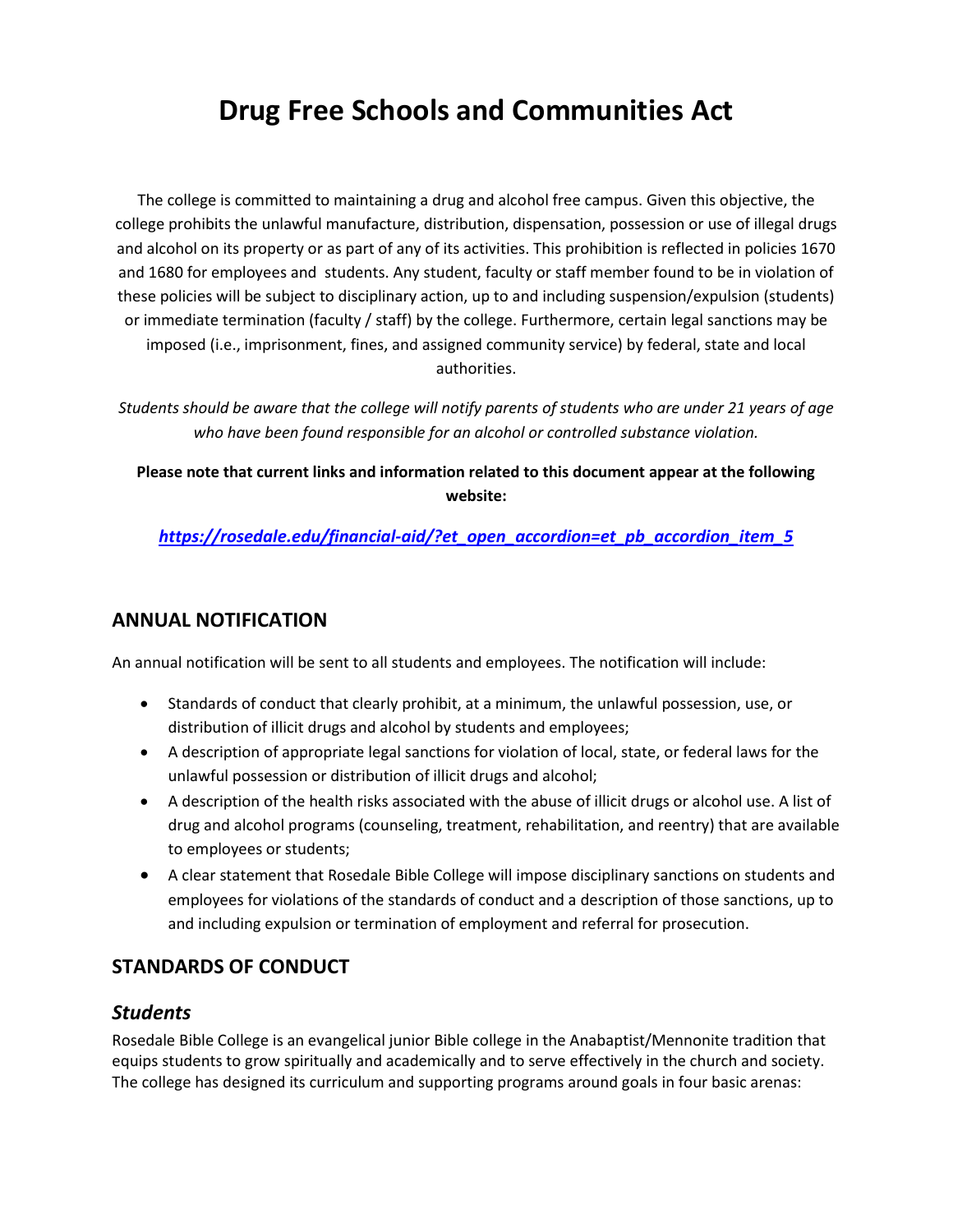- **Devotionally** Rosedale Bible College serves to foster communion with God, obedience to Jesus Christ as Lord, and life in the Spirit.
- **Doctrinally** Rosedale Bible College advocates, from within the world Anabaptist fellowship, a conservative and evangelical perspective with a high view of Scripture and the continuing activity of the Holy Spirit.
- **Academically** Rosedale Bible College offers programs centered on the Bible as the Word of God, with a commitment to excellence and integrity of scholarship.
- **Vocationally** Rosedale Bible College seeks to build the Kingdom of God through preparing servant leaders in missions, pastoral and worship ministry, family life, and community.

To maintain high standards, the college must furnish an atmosphere conducive to these four basic areas, as well as one that enables and assists students in developing in a positive manner. College rules and regulations form parameters for individual behavior on and off campus, and follow the normative standards of behavior adhered to by broader communities. By virtue of a student's enrollment at Rosedale Bible College, he/she consents to follow the policies and procedures of the college, including those outlined in the Student Handbook. It is the individual student's responsibility to be familiar with all applicable conduct-related policies.

The handbook may be accessed online at: [https://rosedale.edu/campus-life/student-handbook/.](https://rosedale.edu/campus-life/student-handbook/) Other rules and regulations may be found in the College catalogue.

The Dean of Studensts and the Student Life Office is responsible for the adjudication of cases involving students and student organizations accused of violating campus rules, regulations, or policies; federal or state laws; and/or municipality ordinances. The College's student conduct-related goals are: to provide students with due process; to make students aware of and able to reasonably navigate through the conduct process; to have students accept responsibility for their actions when it is warranted; to be intentionally educational; to assist students in making responsible decisions; and to apply sanctions designed to assist students in their pursuit of excellence in both the classroom and the community.

The Student Conduct process is not a legal process and is separate from federal, state, and local court proceedings. Instead, the standard of responsibility is based on a preponderance of the evidence. The student conduct process is expected to:

- Determine consequences for behaviors that violate college rules, policies, and federal, state, and local laws or ordinances
- Offer outcomes to assist students in learning about the impact of their actions on themselves and others within their respective communities
- Protect the integrity of students, faculty, staff, the institution, and the College community
- Any disciplinary action taken in regard to alcohol and narcotics will be processed by the administrative council of the college

## **Prohibited Conduct specifically related to alcohol and other drugs:**

## ALCOHOL

A. Use or possession of alcoholic beverages except as expressly permitted by law, college rules, regulations or policies.

B. Public Intoxication.

C. Distribution of alcoholic beverages except as expressly permitted by law and/or College rules, regulations or policies.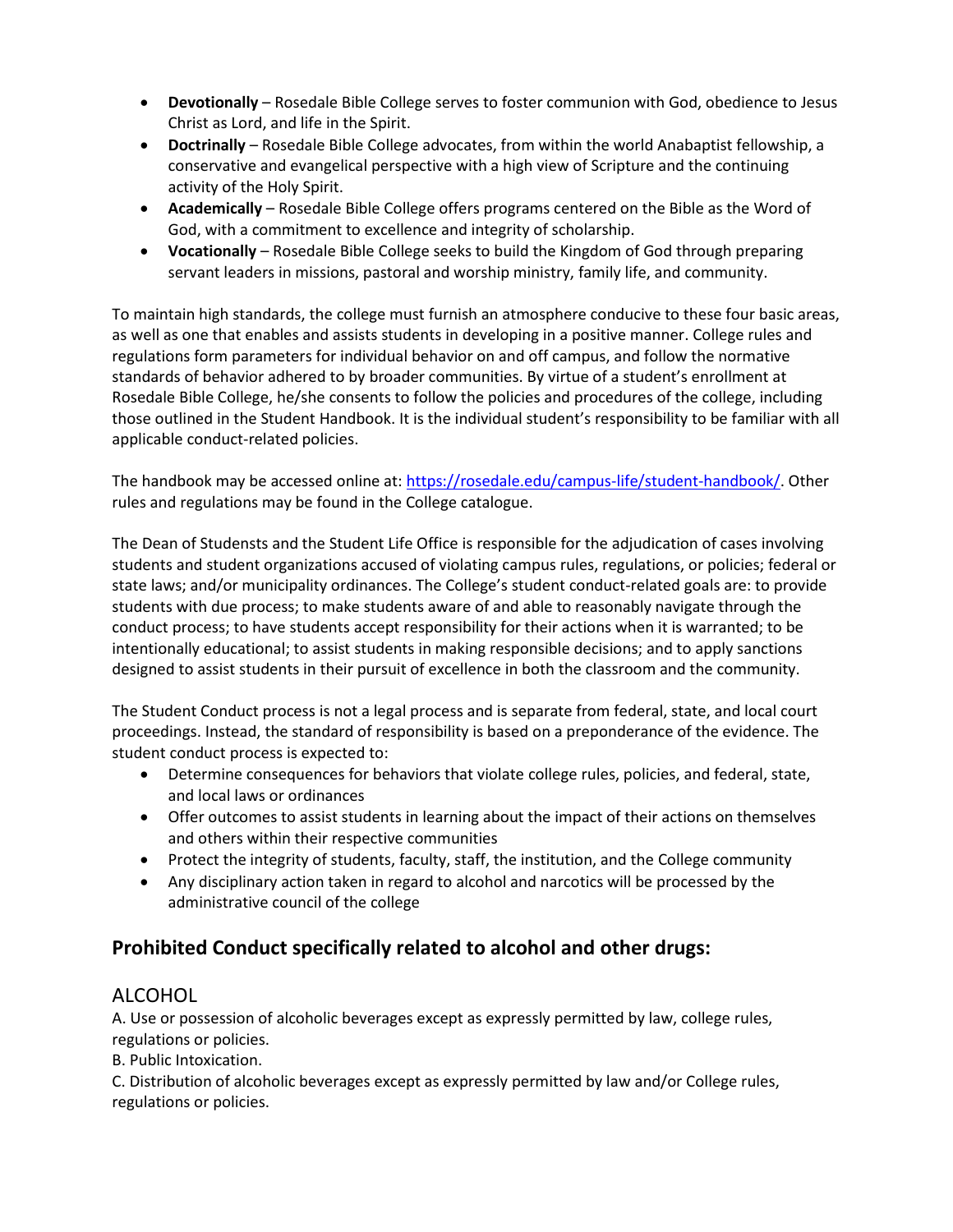CONTROLLED SUBSTANCES--Use, possession, sale, or distribution of narcotics, controlled substances and/or related paraphernalia except as expressly permitted by law.

## *Employees*

Rosedale administrative policy 1270 addresses expectations for employment and a drug/alcohol-free workplace. This policy addresses expectations for both employees and students:

### **Drug Free Campus and Workplace Statement – Policy General-1270**

Rosedale Bible College prohibits the non-medicinal use of drugs and alcohol, and, the unlawful possession, use, or distribution of illicit drugs and alcohol by its employees and students. This prohibition applies to behavior both on-campus and off-campus. The use of wine within the context of an officially-recognized Communion service is an exception to this policy.

Employee participation in unlawful possession, use, or distribution of illicit drugs and alcohol will result in automatic dismissal. Participation in behavior that is not illegal, but prohibited at RBC—i.e., the non-medicinal use of drugs and alcohol—will result in disciplinary action decided upon by the administrative council, or by the board when the behavior involves a member of the administrative council.

Student participation in the unlawful possession, use, or distribution of illicit drugs and alcohol will result in automatic dismissal. Participation in behavior that is not illegal, but prohibited at RBC—i.e., the non-medicinal use of drugs and alcohol—will result in disciplinary action decided upon by the Dean of Students.

Rosedale Bible College will cooperate with local, State and Federal law enforcement agencies by providing information on the unlawful possession, use, or distribution of illicit drugs or alcohol by its employees and students. Employees and students convicted of a violation related to the unlawful possession, use, or distribution of illicit drugs and alcohol must notify RBC within five days after such conviction.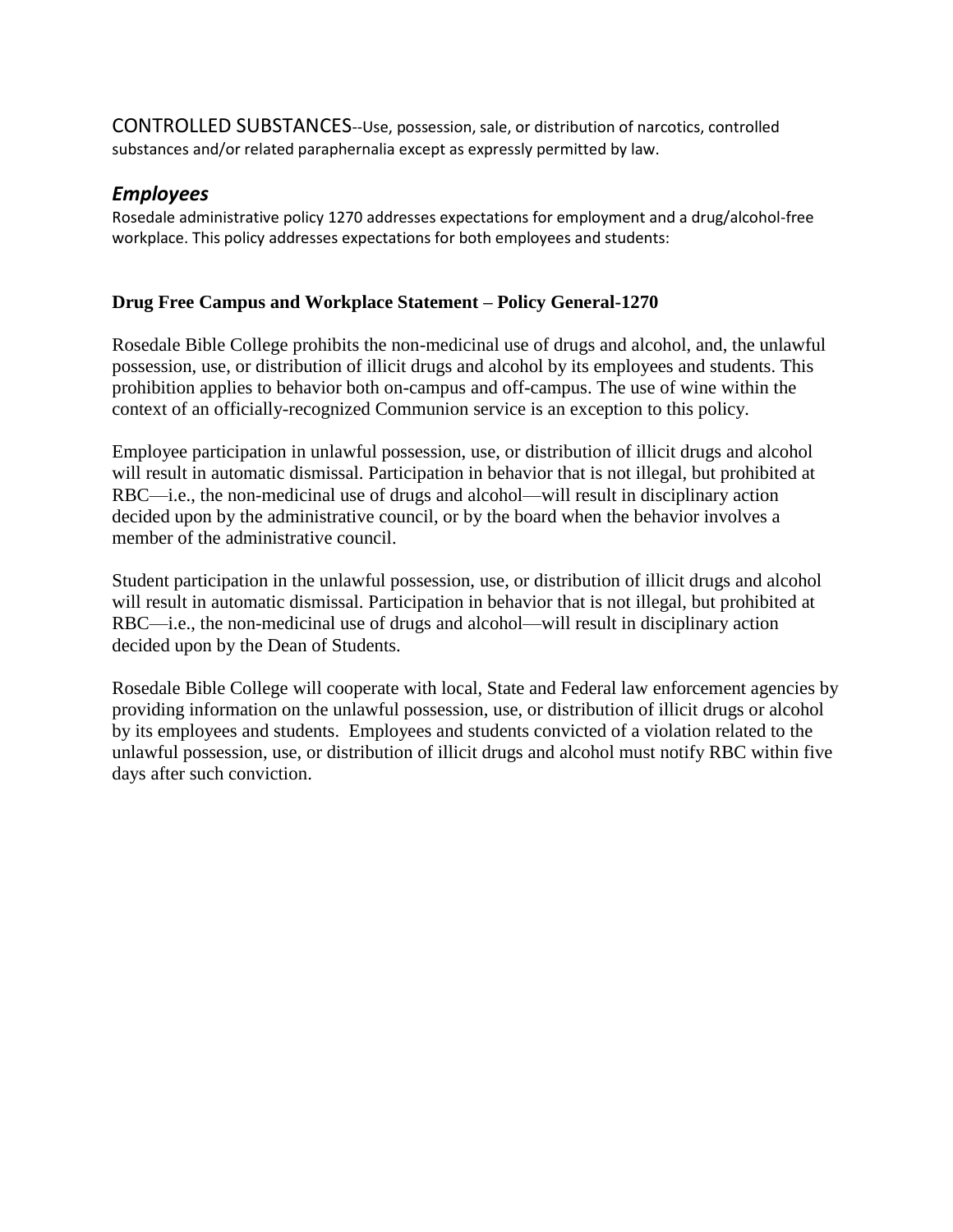# **Criminal and College Sanctions**

| <b>Rosedale Bible College Educational Guidelines</b> |                                                                                            |                                   |                          |  |  |  |
|------------------------------------------------------|--------------------------------------------------------------------------------------------|-----------------------------------|--------------------------|--|--|--|
| Drug Free Schools and Communities Act                |                                                                                            |                                   |                          |  |  |  |
| Substance                                            | <b>ALCOHOL</b>                                                                             | <b>CANNABIS</b>                   | COCAINE                  |  |  |  |
|                                                      | (at .08 Blood Alcohol                                                                      | MARIJUANA                         | (includes CRACK          |  |  |  |
|                                                      | Concentration and above)                                                                   | HASH/HASH OIL, THC                | COCAINE)                 |  |  |  |
|                                                      |                                                                                            | SPICE/SYNTHETIC                   | <b>BATH SALTS</b>        |  |  |  |
|                                                      |                                                                                            | <b>MARIJUANA</b>                  |                          |  |  |  |
| Selected                                             | -impaired motor abilities                                                                  | -diminished short-term            | -increased likelihood of |  |  |  |
| Effects of                                           | -reduced judgement                                                                         | memory, motivation and            | risk-taking.             |  |  |  |
| Occasional                                           | -sleepiness                                                                                | cognition, coordination and       | -seizures.               |  |  |  |
| and                                                  | -nausea, vomiting                                                                          | concentration, oral               | -sleepiness.             |  |  |  |
| Extended                                             | -liver disorders: alcoholic                                                                | communication and reaction        | -paranoia.               |  |  |  |
| Use                                                  | hepatitis and alcoholic                                                                    | time.                             | -irregular heartbeats.   |  |  |  |
|                                                      | cirrhosis                                                                                  | -anxiety and panic reactions.     | -can cause sudden death  |  |  |  |
|                                                      | -cancer of the tongue, mouth,                                                              | -carcinogenic elements in         | by stroke.               |  |  |  |
|                                                      | throat, esophagus, liver,                                                                  | smoke.                            | -cocaine psychosis.      |  |  |  |
|                                                      | breast                                                                                     | -damaged lungs and                | -ulceration of mucous    |  |  |  |
|                                                      | -fetal alcohol syndrome (most                                                              | respiratory system.               | membranes in the nose.   |  |  |  |
|                                                      | common symptom is mental                                                                   |                                   | -during pregnancy        |  |  |  |
|                                                      | retardation)                                                                               |                                   | severe physical and      |  |  |  |
|                                                      |                                                                                            |                                   | emotional problems in    |  |  |  |
|                                                      |                                                                                            |                                   | babies.                  |  |  |  |
| Treatment                                            | <b>College Student Services</b>                                                            |                                   |                          |  |  |  |
| Resources                                            | The Office of the Dean of Students - 740-857-1311 ex. 115                                  |                                   |                          |  |  |  |
| Criminal                                             | http://codes.ohio.gov/orc/43                                                               | http://codes.ohio.gov/orc/2925.11 |                          |  |  |  |
| Sanctions                                            | 01.69                                                                                      |                                   |                          |  |  |  |
| Federal                                              | The federal system establishes sanctions for possession and distribution of controlled     |                                   |                          |  |  |  |
| Sanctions                                            | substances, based on the schedule of the drug and the amount involved. In addition, the    |                                   |                          |  |  |  |
|                                                      | statutory sanctions for possession and distribution are subject to the "Sentencing         |                                   |                          |  |  |  |
|                                                      | Guidelines for U.S. Courts." Imposition of the guidelines may lead to higher offense       |                                   |                          |  |  |  |
|                                                      | levels and stricter penalties than otherwise indicated. Courts must make adjustments in    |                                   |                          |  |  |  |
|                                                      | the offense level for victim-related considerations, defendant's role in the offense,      |                                   |                          |  |  |  |
|                                                      | multiple counts, obstruction, and acceptance of responsibility. Finally, the guidelines    |                                   |                          |  |  |  |
|                                                      | establish sentences for each offense based on the defendant's criminal history. Federal    |                                   |                          |  |  |  |
|                                                      | penal sanctions range from: manufacture, distribution or trafficking of large amounts of   |                                   |                          |  |  |  |
|                                                      | heroin, cocaine, PCP, methamphetamine, schedule I and II hallucinogens, marijuana,         |                                   |                          |  |  |  |
|                                                      | hashish, or any of their derivatives (30 years to life, regardless of the defendant's      |                                   |                          |  |  |  |
|                                                      | criminal history) to possession of any schedule III-V drug if defendant has the lowest     |                                   |                          |  |  |  |
|                                                      | level or criminal history (0-4 months).                                                    |                                   |                          |  |  |  |
|                                                      | Further, if serious injury or death results from the crime, minimums of up to 10 years     |                                   |                          |  |  |  |
|                                                      | (serious injury) and 20 years (death), plus fines of up to \$4,000,000 may be added. These |                                   |                          |  |  |  |
|                                                      | penalties may be doubled for defendants with past felony drug convictions. Finally, penal  |                                   |                          |  |  |  |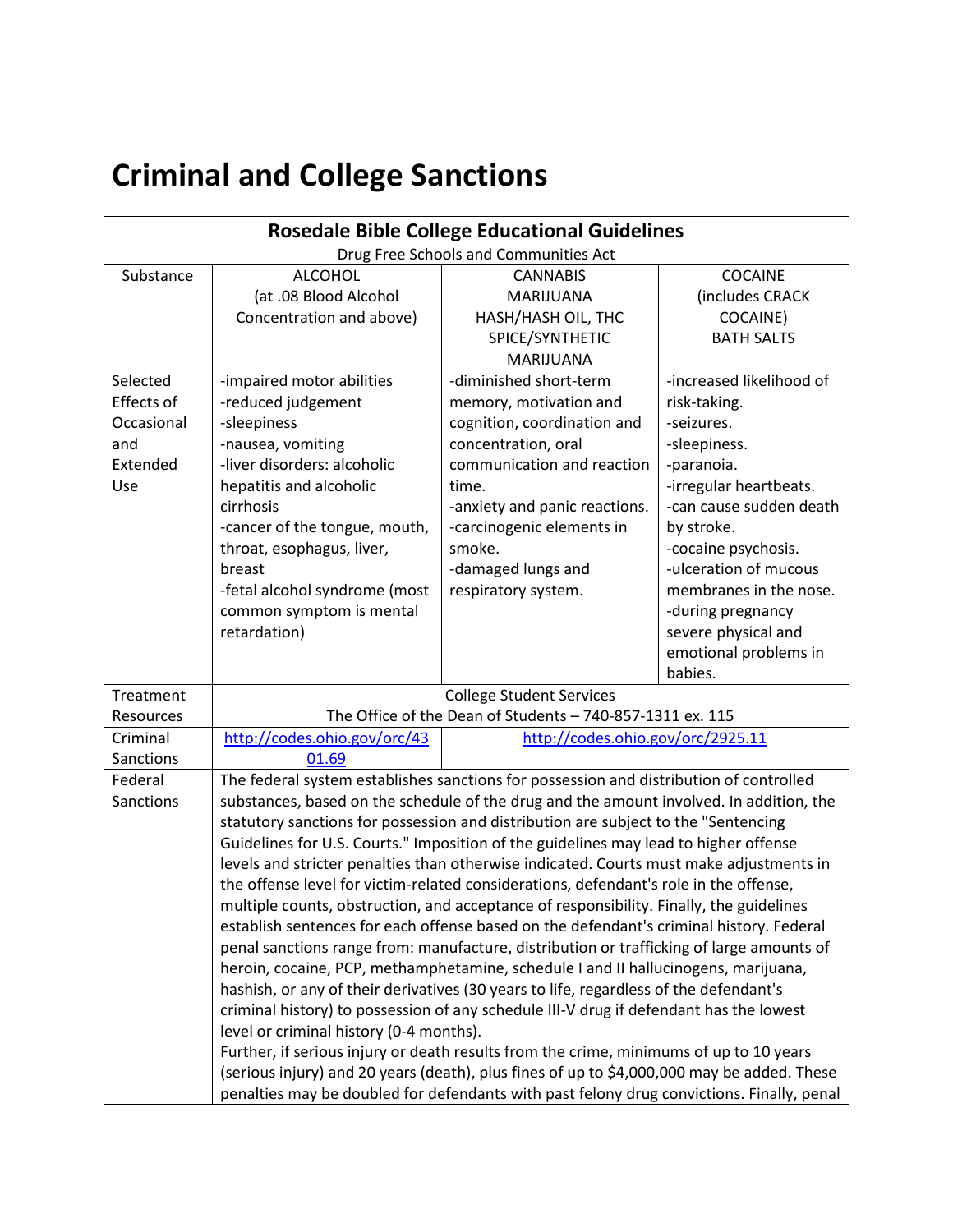|           | sanctions in the federal system are "real time," with reductions in sentences only for                                                                                                                                                                                                                                                                                                                                                                                                                                                                                                                                                                                                                                                                                                                                                                                                                                                                                                                                                                                                                                                                                                                                                                                                                                                                                                                                                                                                                                                                                                                                                                                                                                                                                                               |                                                                              |  |  |  |
|-----------|------------------------------------------------------------------------------------------------------------------------------------------------------------------------------------------------------------------------------------------------------------------------------------------------------------------------------------------------------------------------------------------------------------------------------------------------------------------------------------------------------------------------------------------------------------------------------------------------------------------------------------------------------------------------------------------------------------------------------------------------------------------------------------------------------------------------------------------------------------------------------------------------------------------------------------------------------------------------------------------------------------------------------------------------------------------------------------------------------------------------------------------------------------------------------------------------------------------------------------------------------------------------------------------------------------------------------------------------------------------------------------------------------------------------------------------------------------------------------------------------------------------------------------------------------------------------------------------------------------------------------------------------------------------------------------------------------------------------------------------------------------------------------------------------------|------------------------------------------------------------------------------|--|--|--|
|           | good behavior.                                                                                                                                                                                                                                                                                                                                                                                                                                                                                                                                                                                                                                                                                                                                                                                                                                                                                                                                                                                                                                                                                                                                                                                                                                                                                                                                                                                                                                                                                                                                                                                                                                                                                                                                                                                       |                                                                              |  |  |  |
|           | Besides the criminal sanctions, the consequences of unlawful or irresponsible alcohol or                                                                                                                                                                                                                                                                                                                                                                                                                                                                                                                                                                                                                                                                                                                                                                                                                                                                                                                                                                                                                                                                                                                                                                                                                                                                                                                                                                                                                                                                                                                                                                                                                                                                                                             |                                                                              |  |  |  |
|           | drug use include, but are not limited to:<br>1. Restrictions on future employment opportunities.                                                                                                                                                                                                                                                                                                                                                                                                                                                                                                                                                                                                                                                                                                                                                                                                                                                                                                                                                                                                                                                                                                                                                                                                                                                                                                                                                                                                                                                                                                                                                                                                                                                                                                     |                                                                              |  |  |  |
|           | 2. The loss of federal financial aid (mandatory for drug offenses)                                                                                                                                                                                                                                                                                                                                                                                                                                                                                                                                                                                                                                                                                                                                                                                                                                                                                                                                                                                                                                                                                                                                                                                                                                                                                                                                                                                                                                                                                                                                                                                                                                                                                                                                   |                                                                              |  |  |  |
|           | 3. Potential risks for injury, including permanent disability                                                                                                                                                                                                                                                                                                                                                                                                                                                                                                                                                                                                                                                                                                                                                                                                                                                                                                                                                                                                                                                                                                                                                                                                                                                                                                                                                                                                                                                                                                                                                                                                                                                                                                                                        |                                                                              |  |  |  |
|           | 4. The risk of being a victim of a crime and/or committing additional crime(s)                                                                                                                                                                                                                                                                                                                                                                                                                                                                                                                                                                                                                                                                                                                                                                                                                                                                                                                                                                                                                                                                                                                                                                                                                                                                                                                                                                                                                                                                                                                                                                                                                                                                                                                       |                                                                              |  |  |  |
|           | 5. The loss of driving privileges                                                                                                                                                                                                                                                                                                                                                                                                                                                                                                                                                                                                                                                                                                                                                                                                                                                                                                                                                                                                                                                                                                                                                                                                                                                                                                                                                                                                                                                                                                                                                                                                                                                                                                                                                                    |                                                                              |  |  |  |
|           | opportunities                                                                                                                                                                                                                                                                                                                                                                                                                                                                                                                                                                                                                                                                                                                                                                                                                                                                                                                                                                                                                                                                                                                                                                                                                                                                                                                                                                                                                                                                                                                                                                                                                                                                                                                                                                                        | 6. Additional sanctions on your educational record and future educational    |  |  |  |
|           | The following are federal penalties and sanctions for Illegal Possession of a Controlled<br>Substance. Additional penalties are imposed for trafficking.<br>21 U.S.C. 844-First conviction: up to one year imprisonment and fined at least<br>1.                                                                                                                                                                                                                                                                                                                                                                                                                                                                                                                                                                                                                                                                                                                                                                                                                                                                                                                                                                                                                                                                                                                                                                                                                                                                                                                                                                                                                                                                                                                                                     |                                                                              |  |  |  |
|           |                                                                                                                                                                                                                                                                                                                                                                                                                                                                                                                                                                                                                                                                                                                                                                                                                                                                                                                                                                                                                                                                                                                                                                                                                                                                                                                                                                                                                                                                                                                                                                                                                                                                                                                                                                                                      |                                                                              |  |  |  |
|           | \$1,000 but not more than \$100,000, or both.<br>After first prior drug convictions: at least 15 days in prison, not to exceed two years and<br>fined at least \$2,500 but not more than \$250,000 or both. After two or more prior drug<br>convictions: at least 90 days in prison, not to exceed three years and fined at least<br>\$5,000 but not more than \$250,000 or both. Special sentencing provisions for possession<br>of crack cocaine: mandatory at least five years in prison, not to exceed 20 years and<br>fined up to \$250,000, or both if: (a) first conviction and the amount of crack possessed<br>exceeds 5 grams, (b) second crack conviction and the amount of crack possessed<br>exceeds 3 grams, third or subsequent crack conviction and the amount of crack<br>possessed exceeds 1 gram. 21 U.S.C. 953(a) (2) and 881 (a)(7)-Forfeiture of personal<br>and real property used to possess or to facilitate possession of a controlled substance if<br>that offense is punishable by more than one year imprisonment (see special sentencing<br>provisions re: crack). 21 U.S.C. 881(a)(4)-Forfeiture of vehicles, boats, aircraft, or any<br>other conveyance used to transport or conceal a controlled substance.<br>1. 21 U.S.C. 844(a)-Civil fine of up to \$10,000.<br>2. 21 U.S.C. 853(a)-Denial of federal benefits, such as student loans, grants,<br>contracts, and professional and commercial licenses, up to one year for first<br>offense, up to five years for second or subsequent offenses.<br>19 U.S.C. 922(g)—Ineligible to receive or purchase a firearm.<br>3.<br>Misc. - Revocation of certain federal licenses and benefits (e.g., pilot license,<br>4.<br>public housing, etc.) is vested within the authorities of individual federal<br>agencies. |                                                                              |  |  |  |
| *College  | Student:                                                                                                                                                                                                                                                                                                                                                                                                                                                                                                                                                                                                                                                                                                                                                                                                                                                                                                                                                                                                                                                                                                                                                                                                                                                                                                                                                                                                                                                                                                                                                                                                                                                                                                                                                                                             | Student:                                                                     |  |  |  |
| Sanctions | -the consumption of alcohol is                                                                                                                                                                                                                                                                                                                                                                                                                                                                                                                                                                                                                                                                                                                                                                                                                                                                                                                                                                                                                                                                                                                                                                                                                                                                                                                                                                                                                                                                                                                                                                                                                                                                                                                                                                       | -the possession and/or use of any amount of an illegal                       |  |  |  |
|           | prohibited. Failure to abide by                                                                                                                                                                                                                                                                                                                                                                                                                                                                                                                                                                                                                                                                                                                                                                                                                                                                                                                                                                                                                                                                                                                                                                                                                                                                                                                                                                                                                                                                                                                                                                                                                                                                                                                                                                      | substance is prohibited. Failure to abide by this policy                     |  |  |  |
|           | this policy will lead to                                                                                                                                                                                                                                                                                                                                                                                                                                                                                                                                                                                                                                                                                                                                                                                                                                                                                                                                                                                                                                                                                                                                                                                                                                                                                                                                                                                                                                                                                                                                                                                                                                                                                                                                                                             | will lead to expulsion.                                                      |  |  |  |
|           | expulsion.<br>Faculty and Staff:                                                                                                                                                                                                                                                                                                                                                                                                                                                                                                                                                                                                                                                                                                                                                                                                                                                                                                                                                                                                                                                                                                                                                                                                                                                                                                                                                                                                                                                                                                                                                                                                                                                                                                                                                                     | Faculty and Staff:<br>-the possession and/or use of any amount of an illegal |  |  |  |
|           | -the consumption of alcohol is                                                                                                                                                                                                                                                                                                                                                                                                                                                                                                                                                                                                                                                                                                                                                                                                                                                                                                                                                                                                                                                                                                                                                                                                                                                                                                                                                                                                                                                                                                                                                                                                                                                                                                                                                                       | substance is prohibited. Failure to abide by this policy                     |  |  |  |
|           | prohibited. Failure to abide by                                                                                                                                                                                                                                                                                                                                                                                                                                                                                                                                                                                                                                                                                                                                                                                                                                                                                                                                                                                                                                                                                                                                                                                                                                                                                                                                                                                                                                                                                                                                                                                                                                                                                                                                                                      | will lead to the termination of employment.                                  |  |  |  |
|           | this policy will lead to the                                                                                                                                                                                                                                                                                                                                                                                                                                                                                                                                                                                                                                                                                                                                                                                                                                                                                                                                                                                                                                                                                                                                                                                                                                                                                                                                                                                                                                                                                                                                                                                                                                                                                                                                                                         |                                                                              |  |  |  |
|           | termination of employment.                                                                                                                                                                                                                                                                                                                                                                                                                                                                                                                                                                                                                                                                                                                                                                                                                                                                                                                                                                                                                                                                                                                                                                                                                                                                                                                                                                                                                                                                                                                                                                                                                                                                                                                                                                           |                                                                              |  |  |  |
|           | *These sanctions are in addition to any criminal sanctions that may be imposed.                                                                                                                                                                                                                                                                                                                                                                                                                                                                                                                                                                                                                                                                                                                                                                                                                                                                                                                                                                                                                                                                                                                                                                                                                                                                                                                                                                                                                                                                                                                                                                                                                                                                                                                      |                                                                              |  |  |  |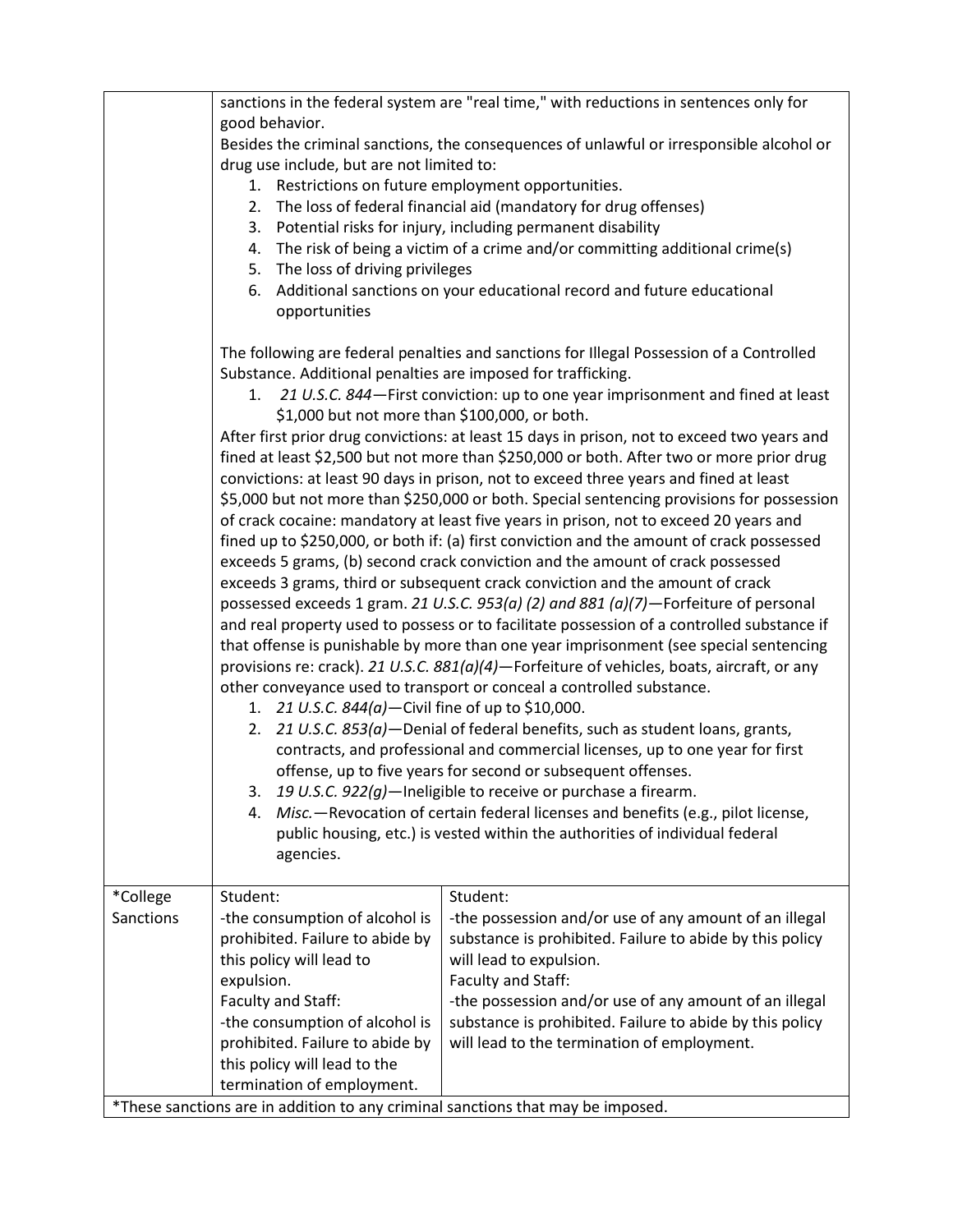| <b>Rosedale Bible College Educational Guidelines</b>                                                   |                         |                         |                          |  |  |  |  |
|--------------------------------------------------------------------------------------------------------|-------------------------|-------------------------|--------------------------|--|--|--|--|
| Drug Free Schools and Communities Act                                                                  |                         |                         |                          |  |  |  |  |
| <b>DEPRESSNATS</b>                                                                                     | <b>OTHER STIMULANTS</b> | PSYCHEDELICS, LSD,      | <b>NARCOTICS</b>         |  |  |  |  |
| <b>TRANQUALIZERS</b>                                                                                   | <b>AMPHETAMINE</b>      | MESCALINE,              | OPIUM, MORPHINE          |  |  |  |  |
| <b>BARBITUATES</b>                                                                                     | <b>METHAMPHETAMINES</b> | <b>PSILOCYBIN</b>       | <b>CODINE, THEBAINE</b>  |  |  |  |  |
| <b>METHAQUALONE</b>                                                                                    |                         | <b>PCP</b>              | HEROINE, METHADONE       |  |  |  |  |
|                                                                                                        |                         | MDMA, MDA               | DARVON, DEMEROL          |  |  |  |  |
| -dangerous effects                                                                                     | -increased heart and    | -distorted sense of     | -feeling of euphoria     |  |  |  |  |
| when mixed with                                                                                        | respiratory rates.      | distance, space and     | followed by drowsiness.  |  |  |  |  |
| alcohol.                                                                                               | -elevated blood         | time.                   | -nausea and vomiting.    |  |  |  |  |
| -calmness and relaxed                                                                                  | pressure.               | -blockage of pain       | -respiratory depression. |  |  |  |  |
| muscles.                                                                                               | -headache.              | sensations.             | -central nervous system  |  |  |  |  |
| -slurred speech,                                                                                       | -blurred vision.        | -nausea, vomiting,      | depression.              |  |  |  |  |
| staggering gait.                                                                                       | -dizziness.             | diarrhea.               | -use of unsterile        |  |  |  |  |
| -loss of motor                                                                                         | -sleepiness.            | -feelings of            | needles promotes AIDS,   |  |  |  |  |
| coordination.                                                                                          | -anxiety.               | invulnerability.        | Hep B and endocarditis.  |  |  |  |  |
| -altered perceptions.                                                                                  | -drug tolerance and     | -unpredictable reaction | -During pregnancy may    |  |  |  |  |
| -disruption of normal                                                                                  | dependency.             | to drugs.               | result in spontaneous    |  |  |  |  |
| sleep cycle.                                                                                           | -mood swings.           |                         | abortions, still births, |  |  |  |  |
| -during pregnancy: birth                                                                               | -violent behavior and   |                         | anemia and diabetes.     |  |  |  |  |
| defects and brain                                                                                      | delusions.              |                         |                          |  |  |  |  |
| tumors in children.                                                                                    |                         |                         |                          |  |  |  |  |
| <b>Off Campus Resources</b>                                                                            |                         |                         |                          |  |  |  |  |
| Treatment services: 614-645-6839                                                                       |                         |                         |                          |  |  |  |  |
| Prevention services: 614-724-2024 or 614-645-1342<br>Harm Reduction Services: 614-724-2033             |                         |                         |                          |  |  |  |  |
| The above information is presented as a guideline for educational purposes but are not binding. Actual |                         |                         |                          |  |  |  |  |
| penalties and sanctions will be determined by the facts relating to each individual.                   |                         |                         |                          |  |  |  |  |
|                                                                                                        |                         |                         |                          |  |  |  |  |

Sources: Drugs in Modern Society, Charles R. Carroll, 1985; Loosing the Grip, Jean Kinney and Gwen Leaton, 1987.

# **HEALTH RISKS**

Extensive medical research has identified various health risks associated with the use, misuse or abuse of alcohol and other drugs. Alcohol or any other drug used in excess over time can produce illness, disability, or death. The health consequences of substance abuse may be immediate and unpredictable, such as cardiac arrest with cocaine use, or more subtle and longterm, such as liver deterioration associated with the prolonged use of alcohol. In addition to health-related problems, other substance abuse concerns include the following:

- Individuals who abuse alcohol and other drugs often have erratic lifestyles which interfere with work and family responsibilities, sleep, nutrition and exercise.
- Alcohol and substance abuse may lead to financial difficulties, domestic violence, deterioration of the family structure, motor vehicle accident injuries and reduced job performance.
- Repeated use, misuse or abuse of alcohol and other drugs can lead to various forms of dependence.

For more detailed descriptions of commonly-abused drugs, including specific health effects and treatment options, refer to the [National Institute on Drug Abuse.](https://www.drugabuse.gov/drugs-abuse/commonly-abused-drugs-charts)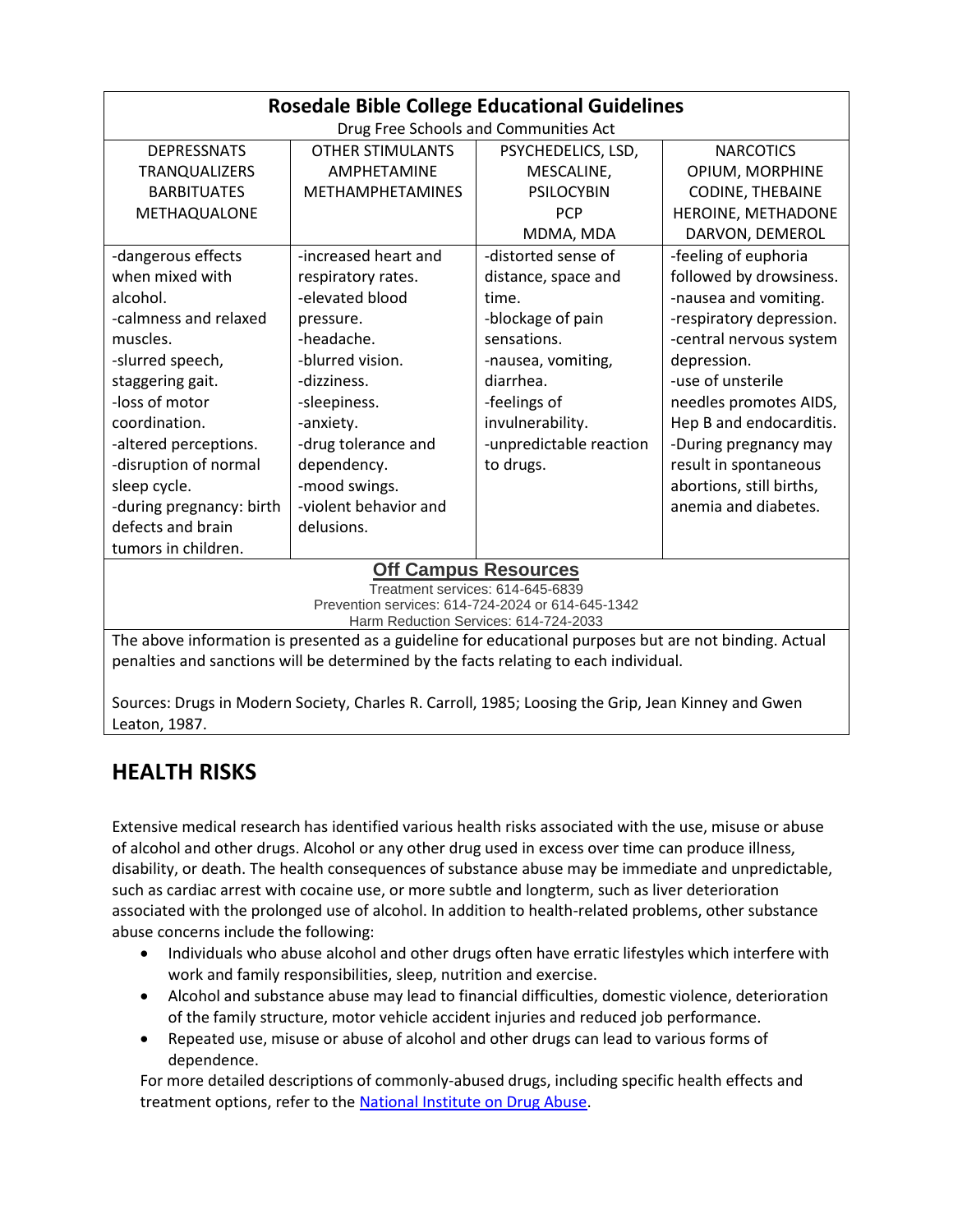### RESOURCES FOR STUDENTS AND EMPLOYEES

The Office of the Dean of Students addresses a variety of needs related to alcohol and drug issues. Counseling services and prevention education are available and are addressed annually by the Student Life Offices. A counselor is retained by the college in an effort assist those struggling with issues of addiction. The Student Life Team is trained each year in how to address issues surrounding substance abuse and addiction.

### COMMUNITY RESOURCES

- [Community Resources for Drug Abuse and Addiction](https://www.addictioncenter.com/community-resources/)
- **•** [Addiction Recovery](https://www.recovery.org/)
- [Alcoholics Anonymous](https://aacentralohio.org/)
- [Narcotics Anonymous](https://centralohionarcoticsanonymous.org/)

### ADDITIONAL RESOURCES

- [Ohio Department of Mental Health and Addiction Services](http://mha.ohio.gov/)
- **[Higher Education Center for Alcohol and Other Drug Abuse and Violence Prevention](http://www.campushealthandsafety.org/resources/resource_rws_225.html)**
- [Mothers Against Drunk Driving-Ohio](https://www.madd.org/)
- [The Partnership at Drugfree.org](https://drugfree.org/)
- [Substance Abuse and Mental Health Services Administration](https://www.samhsa.gov/)
- [National Institute on Alcohol Abuse and Alcoholism](https://www.niaaa.nih.gov/)
- [National Institute on Drug Abuse](https://www.drugabuse.gov/)
- [Centers for Disease Control and Prevention](https://www.cdc.gov/)

### ADDITIONAL INFORMATION

The Office of the Dean of Students overseas the Student Life Team that provides leadership on the campus of Rosedale Bible College. The Student Life Team is involved with fostering a campus community that reduces the negative impact of alcohol and other drug use. This team makes recommendations for policy and program changes and oversees the biennial review of the supports and efforts of the community to reduce the risk of alcohol and drug related negative behavior on or off campus.

#### NOTIFICATION OF THE DRUG ABUSE & ALOCHOL PREVENTION PROGRAM

Rosedale Bible College will provide information through lecture-style presentations, printed materials, and website updates to all students and employees.

### *Students*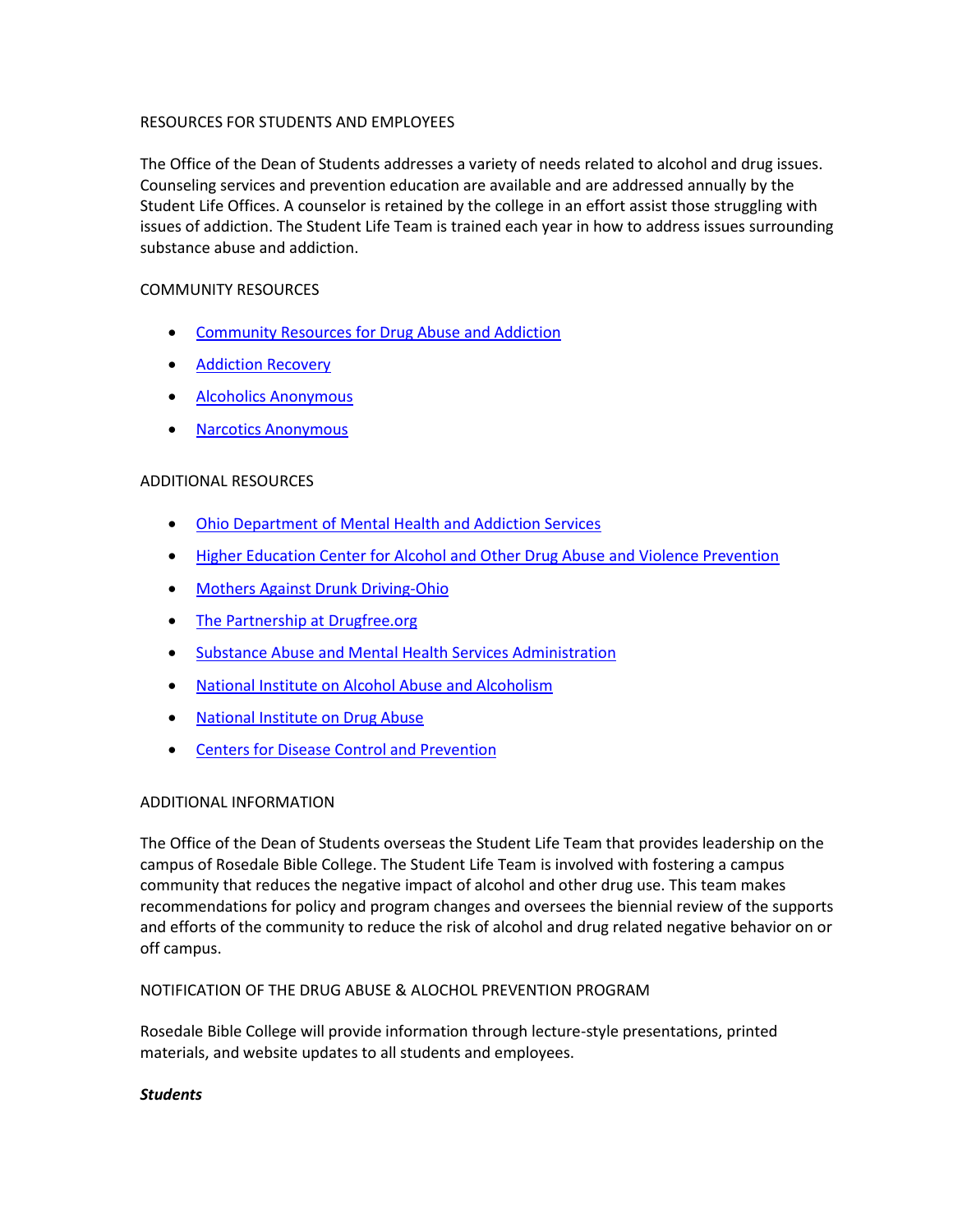- Orientation: All orientations for students will make information regarding the DAAPP available through lecture-style presentations, printed materials, and/or website reference.
- Online: All current students have access to the College server where resources are available that contain information regarding wellness including alcohol and other drugs.

### *Employees*

- All current employees are sent the expectation and policies regarding drug and alcohol use on an annual basis. Counseling and health services are available through the human resources office.
- All current employees have access to the College server where resources are available that contain information regarding wellness including alcohol and other drugs.

### BIENNIAL REVIEW

In compliance with the Drug-Free Schools and Communities Act (DFSCA) articulated through Education Department General Administrative Regulations (EDGAR) Part 86, a review of Rosedale Bible College's alcohol and other drug programs shall be performed every two years.

Since the DFSCA's 1994 amendments to the Higher Education Act of 1965, institutions of higher education have been responsible for communicating standards and prevention efforts regarding the unlawful possession, use, or distribution of alcohol and other illicit drugs (AOD) on their campuses. Every year, institutions are responsible for notifying students, faculty, and staff of the consequences AOD brings to the campus community. Every other year, in a biennial review, institutions must prepare a report that assesses AOD prevention efforts and allows for growth by examining the strengths and weaknesses of current offerings. Institutions are charged with determining the effectiveness of their efforts and ensuring that disciplinary standards for enforcement are being upheld.

Rosedale Bible College's student body consists of 60 to 80 students and employs a small number of faculty and staff. This biennial review shall be completed by the Student Life Team and the Dean of Students. The Student Life Team is a group that, among other things, fosters campus and community collaboration aimed at reducing the negative impact of alcohol and other drug use in our community. This group makes recommendations for policy and program changes, serves as the lead campus group to collaborate with community resources to reduce alcohol and other drug-related problems, coordinates the institutional alcohol and other drugs biennial review, and supports efforts of the community to reduce high risk alcohol and other drugs related negative behavior on and off campus.

The Dean of Students is responsible for oversight of the Student Life Team.

The Biennial Review shall contain means of measuring outcomes. Data shall be collected that includes alcohol and drug related violations through the Office of the Dean of Students and sanctions imposed.

The Biennial Review shall include:

- A program inventory
- Statement of AOD program goals and goal achievement
- Summary of AOD program strengths and weaknesses